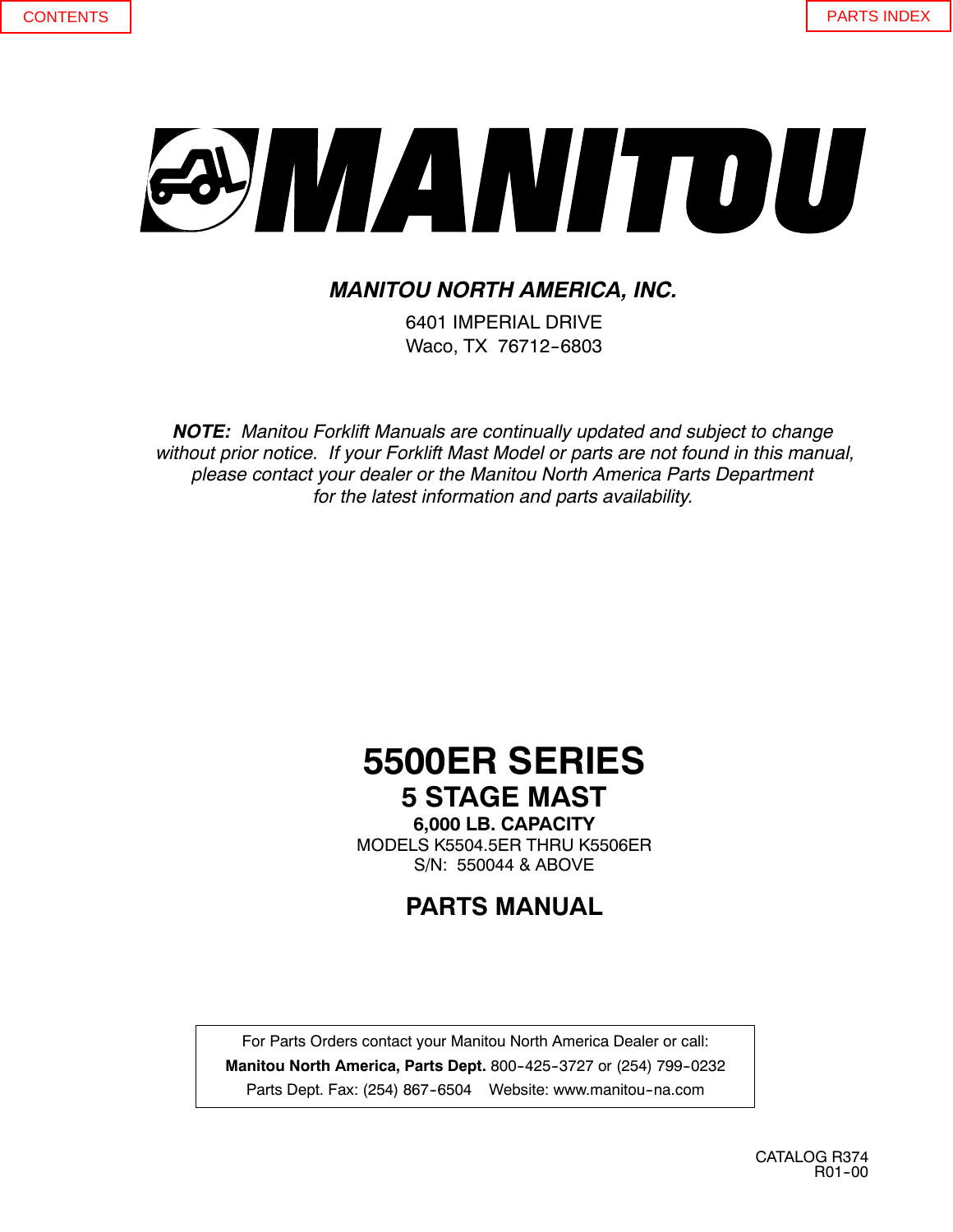### GENERAL INFORMATION

The purpose of this catalog is to provide illustrations for identifying and ordering Mast components/parts. Because of the multitude of Mast Models and components utilized, the illustrations provide a general description and therefore may not show the *exact* shape or detail of the components/parts represented.

The Mast parts are identified by an Item Number on the illustration or picture page. Find the Item Number for the part desired, then locate that Item Number under the "Items" column following the illustration. The Part Number will be located directly tothe right of the Item Number. Also provided is a part Description, Quantity of parts required and the mast Model number.

Most important when ordering parts, is providing the correct serial number as assigned to the mast at the factory. Keep accurate records of all modifications or improvements made to the mast after manufacture. (All Mast modifications must be authorized by K-D Manitou.) Notify the Parts Dept. of any changes that may affect your parts order.

When ordering Mast parts or requesting technical information, the following numbers are required:

Mast Model Number:

Mast Serial Number:

*For quick reference it is recommended these numbers be recorded as soon as possible.*

The Mast Model Number is stamped on the Identification Plate located on the right side (as viewed from the driver's seat) of the Outer Rail, at or above eye level.



For Parts Orders contact your *K-D Manitou Dealer* or call: *K- D Manitou, Parts Division*, Waco, Texas.  $1$ -0004  $\sqrt{3}$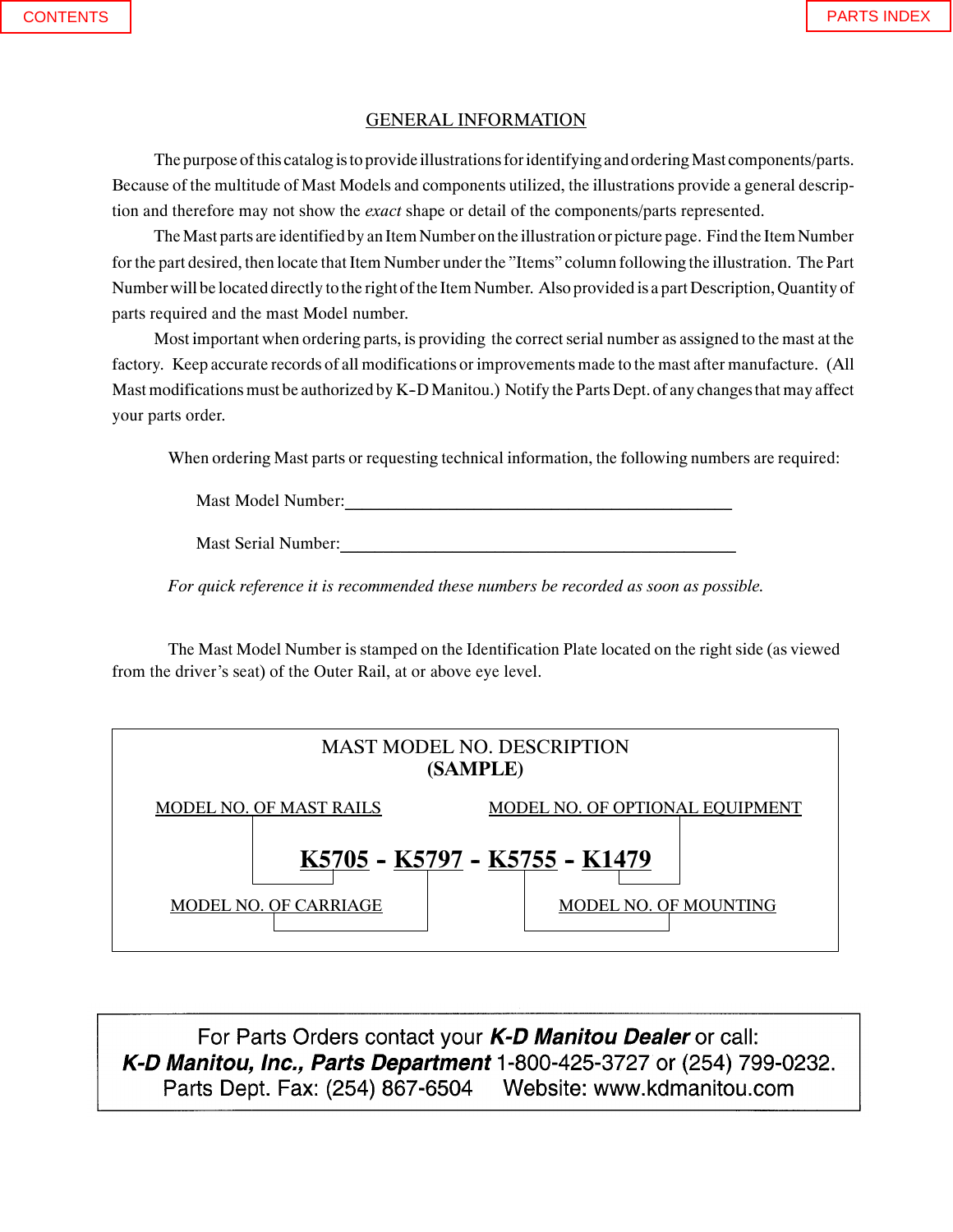## **CONTENTS**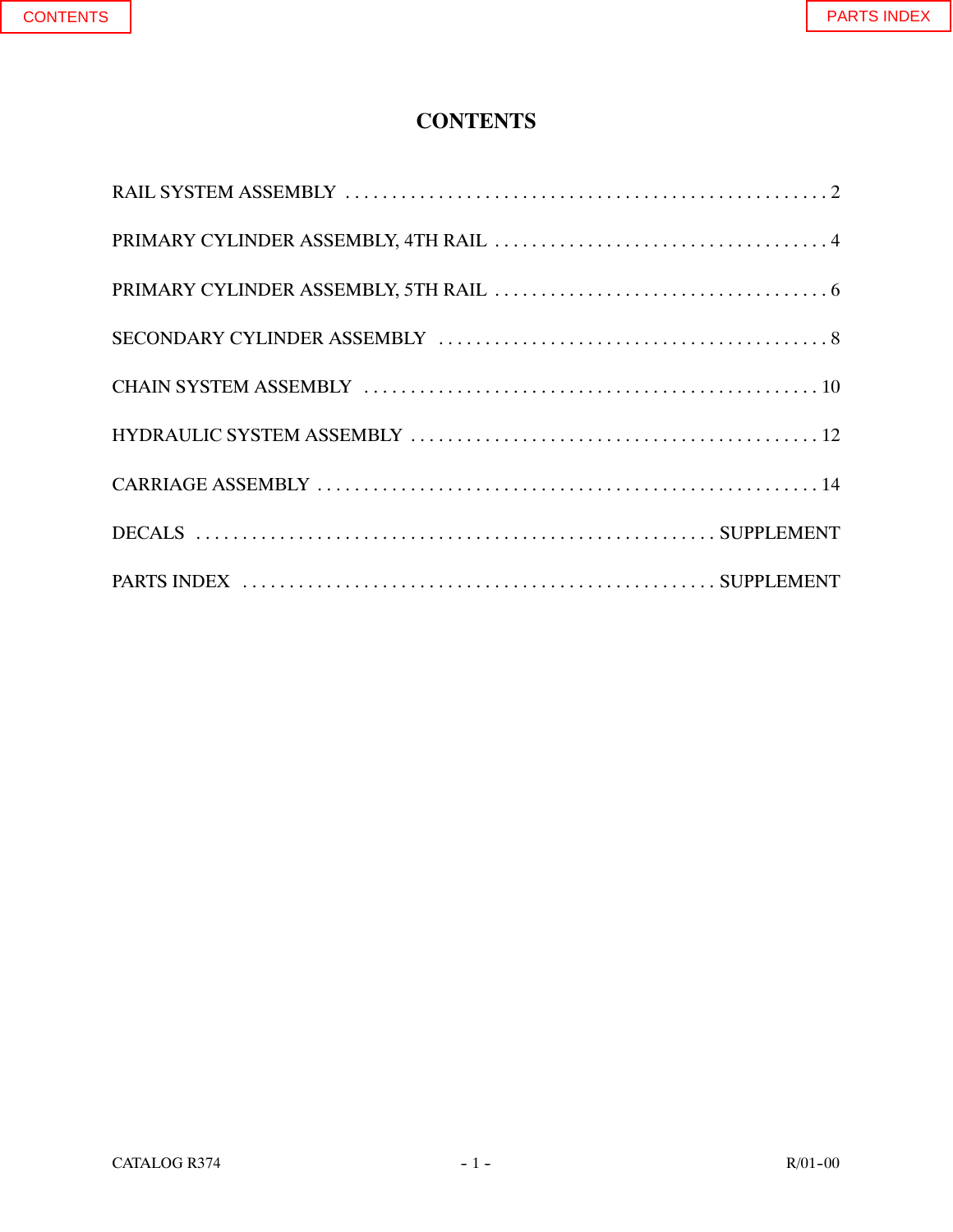# <span id="page-3-0"></span>**RAIL SYSTEM ASSEMBLY**

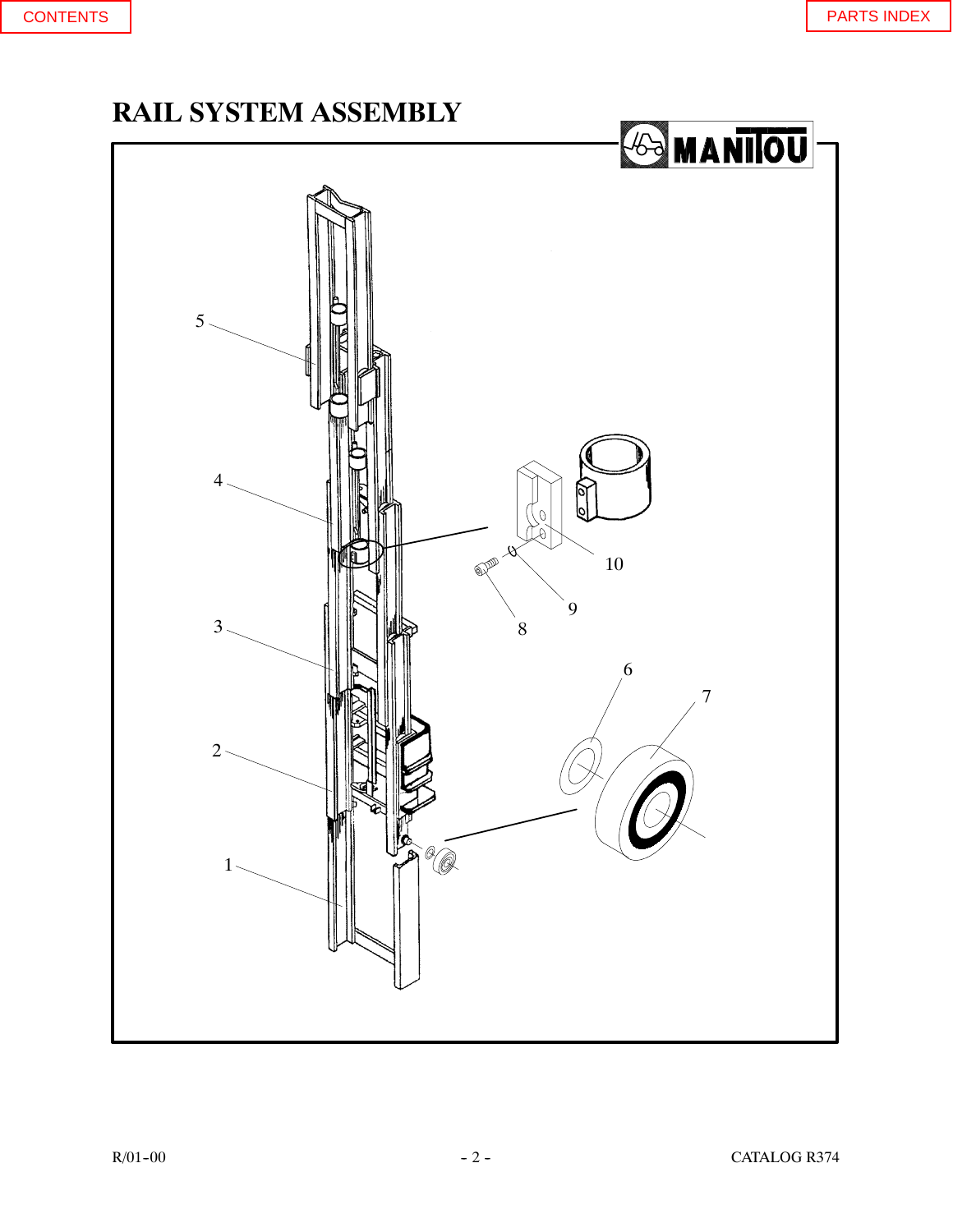| <b>ITEM</b>    | <b>PART NUMBER</b> | <b>DESCRIPTION</b>         | <b>OTY</b>     | <b>MODEL</b>   |
|----------------|--------------------|----------------------------|----------------|----------------|
|                |                    |                            |                |                |
| 1              | R18490-9           | <b>Outer Rail Assembly</b> | 1              | K5504.5ER      |
| 1              | R18490-10          | <b>Outer Rail Assembly</b> | $\mathbf{1}$   | <b>K5505ER</b> |
| 1              | R18490-11          | <b>Outer Rail Assembly</b> | 1              | <b>K5506ER</b> |
|                |                    |                            |                |                |
| $\overline{c}$ | R18480-9           | Outer Intermediate Rail    | 1              | K5504.5ER      |
| $\overline{c}$ | R18480-10          | Outer Intermediate Rail    | $\mathbf{1}$   | <b>K5505ER</b> |
| $\overline{2}$ | R18480-11          | Outer Intermediate Rail    | 1              | <b>K5506ER</b> |
|                |                    |                            |                |                |
| 3              | R18470-9           | Inner Intermediate Rail    | 1              | K5504.5ER      |
| 3              | R18470-10          | Inner Intermediate Rail    | $\mathbf{1}$   | <b>K5505ER</b> |
| 3              | R18470-11          | Inner Intermediate Rail    | $\mathbf 1$    | <b>K5506ER</b> |
|                |                    |                            |                |                |
| 4              | R18190-9           | Inner Rail Assembly        | $\mathbf{1}$   | K5504.5ER      |
| 4              | R18190-10          | <b>Inner Rail Assembly</b> | $\mathbf{1}$   | <b>K5505ER</b> |
| 4              | R18190-11          | <b>Inner Rail Assembly</b> | 1              | <b>K5506ER</b> |
|                |                    |                            |                |                |
| 5              | R18310-9           | 5th Rail Assembly          | 1              | K5504.5ER      |
| 5              | R18310-10          | 5th Rail Assembly          | $\mathbf 1$    | <b>K5505ER</b> |
| 5              | R18310-11          | 5th Rail Assembly          | 1              | <b>K5506ER</b> |
|                |                    |                            |                |                |
| 6A             | R22                | Shim, .015"                | A/R            | All            |
| 6 <sub>B</sub> | R426               | Shim, .060"                | A/R            |                |
| 7              | R <sub>2</sub>     | Roller                     | 16             |                |
| 8              | K302219            | Screw, Cap                 | $\overline{c}$ |                |
| 9              | K34807             | Washer, Lock               | $\overline{c}$ |                |
| 10             | R19050             | <b>Guard Plate</b>         | $\mathbf{1}$   |                |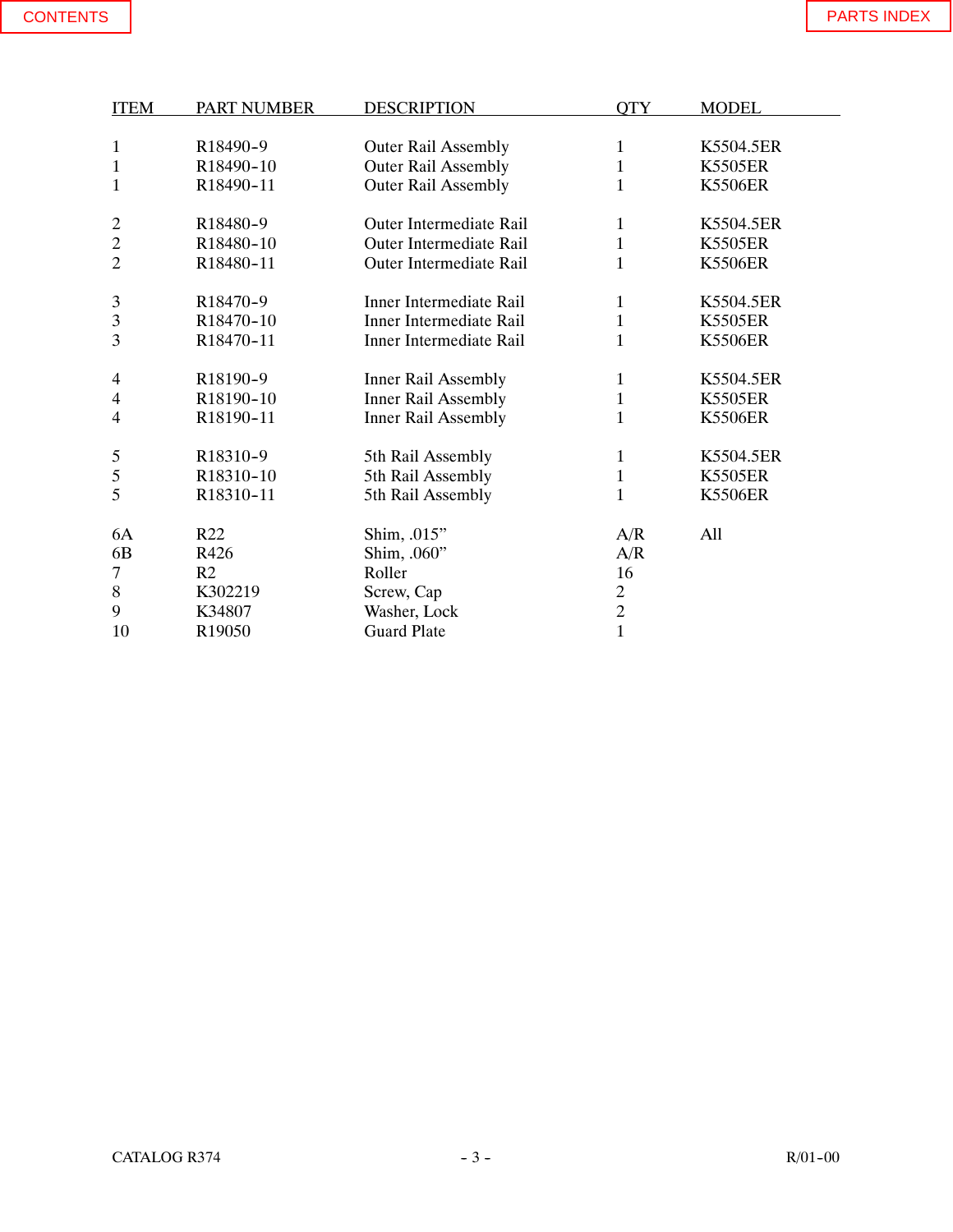# <span id="page-5-0"></span>**PRIMARY CYLINDER ASSEMBLY, 4TH RAIL** *<b>SA MANIOU* 4\* Ø  $3 -$ Ŕ 5\* 15 6  $\mathfrak{G}^{\mathfrak{g}}$  $13^{7}$ 7  $\begin{array}{c|c} 12 & 2 \end{array}$ 8\* 9\* 14 10  $\mathbb{C}^{1,1}_{\mathbb{Z}^{2}}$  $11 \Leftrightarrow$ 1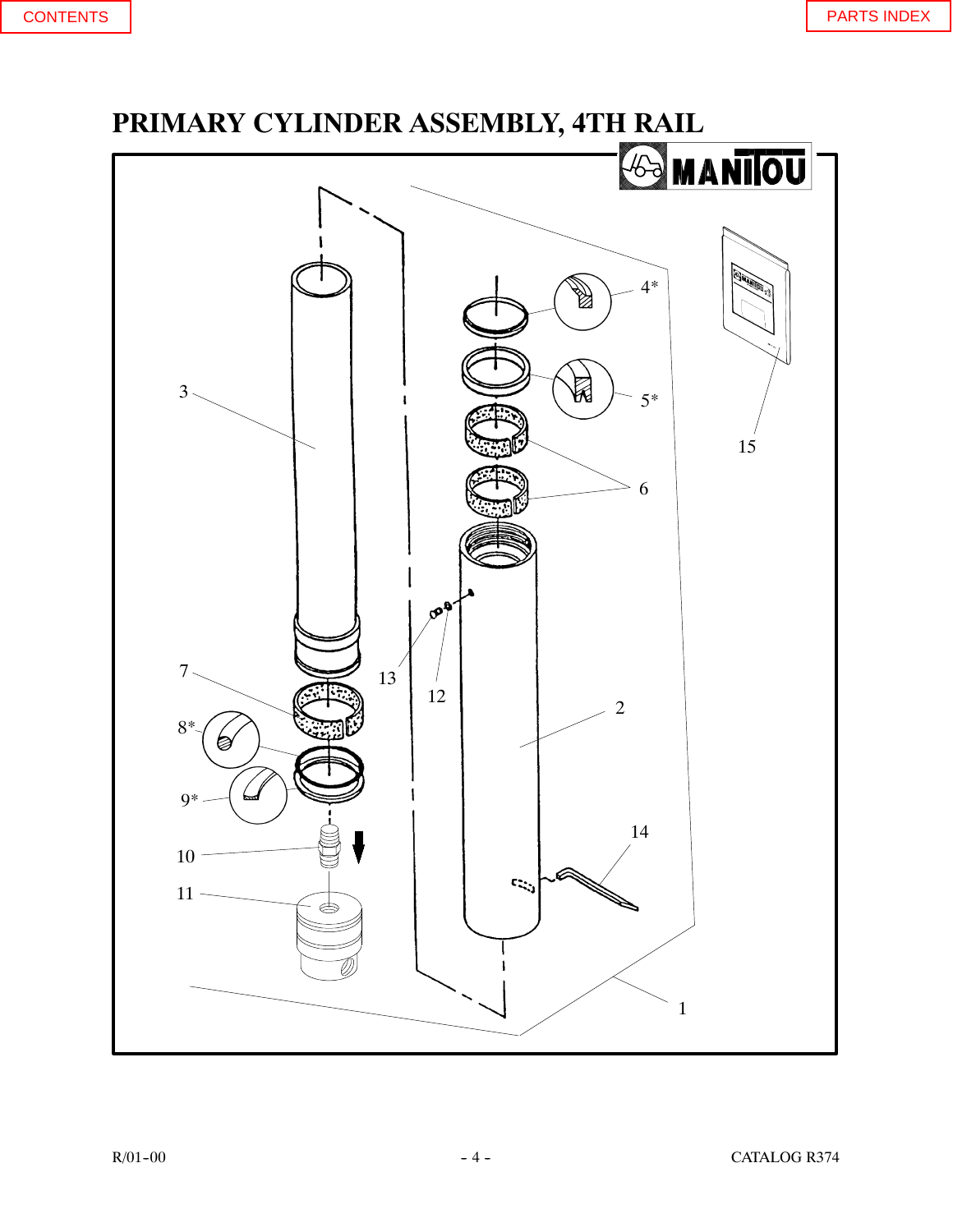| <b>ITEM</b>    | <b>PART NUMBER</b>    | <b>DESCRIPTION</b>           | <b>QTY</b>     | <b>MODEL</b>   |
|----------------|-----------------------|------------------------------|----------------|----------------|
|                |                       |                              |                |                |
| $\mathbf{1}$   | R18405-9              | Primary Cylinder, 4th Rail   | $\mathbf{1}$   | K5504.5ER      |
| $\mathbf{1}$   | R18405-10             | Primary Cylinder, 4th Rail   | 1              | <b>K5505ER</b> |
| 1              | R18405-11             | Primary Cylinder, 4th Rail   | $\mathbf 1$    | <b>K5506ER</b> |
| $\overline{c}$ | R18410-9              | <b>Barrel Assembly</b>       | $\mathbf{1}$   | K5504.5ER      |
| $\mathbf{2}$   | R18410-10             | <b>Barrel Assembly</b>       | $\mathbf{1}$   | <b>K5505ER</b> |
| $\overline{2}$ | R18410-11             | <b>Barrel Assembly</b>       | $\mathbf 1$    | <b>K5506ER</b> |
| $\mathfrak{Z}$ | R <sub>18415</sub> -9 | <b>Piston Assembly</b>       | 1              | K5504.5ER      |
| 3              | R18415-10             | <b>Piston Assembly</b>       | $\mathbf{1}$   | <b>K5505ER</b> |
| 3              | R18415-11             | <b>Piston Assembly</b>       | $\mathbf{1}$   | <b>K5506ER</b> |
| $4*$           | R3639                 | Wiper                        | $\mathbf{1}$   | All            |
| $5*$           | R <sub>4551</sub>     | Seal                         | $\mathbf 1$    |                |
| 6              | R <sub>2553</sub>     | Ring, Wear                   | $\overline{2}$ |                |
| $\tau$         | R18409                | Ring, Wear                   | $\mathbf{1}$   |                |
| $8*$           | $K-342$               | "O" Ring                     | $\mathbf{1}$   |                |
| 9*             | K8-342                | Ring, Back-up                | $\mathbf{1}$   |                |
| 10             | R20047                | <b>Excess Flow Protector</b> | $\mathbf{1}$   |                |
| 11             | R <sub>18406</sub>    | Plug, Base                   | $\mathbf{1}$   |                |
| 12             | R <sub>2552</sub>     | Seal Washer                  | $\mathbf{1}$   |                |
| 13             | R <sub>2551</sub>     | Screw, Button Head           | $\mathbf{1}$   |                |
| 14             | R2211-1               | Lockwire                     | 1              |                |
| 15             | R18405K               | Seal Kit                     | $\mathbf{1}$   |                |

\* Included in Seal Kit R18405K (Item 15).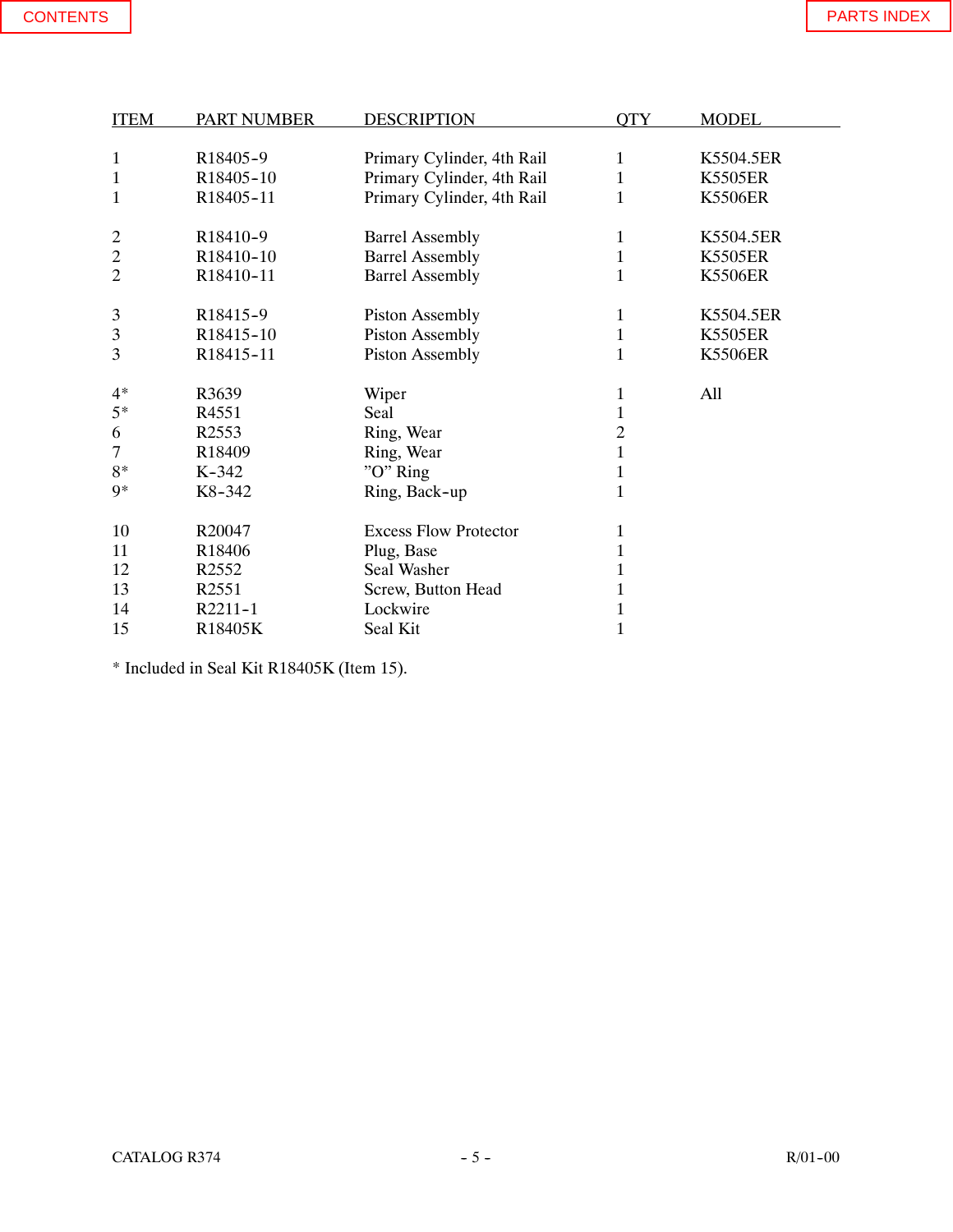<span id="page-7-0"></span>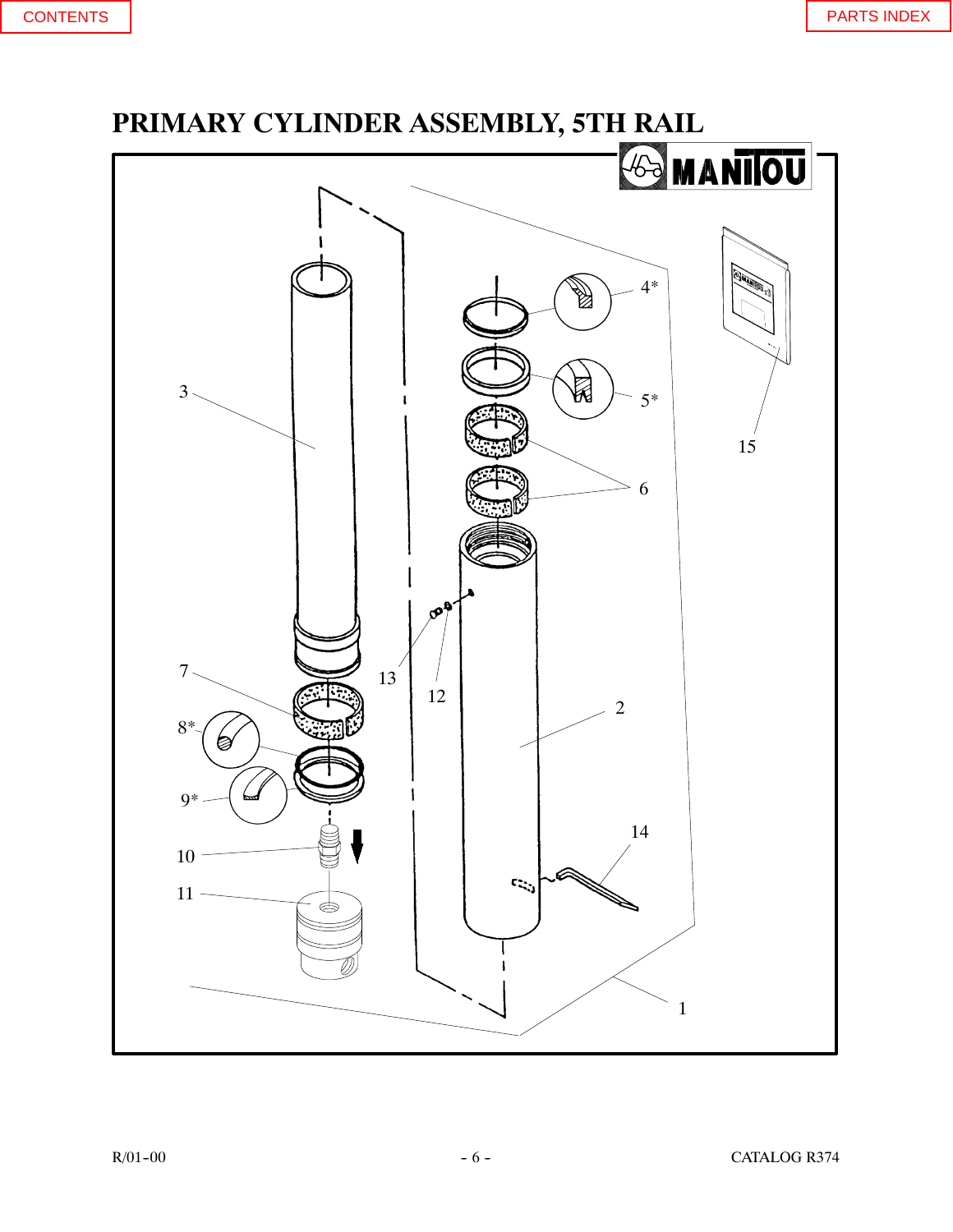| <b>ITEM</b>    | <b>PART NUMBER</b>    | <b>DESCRIPTION</b>           | <b>OTY</b>     | <b>MODEL</b>   |  |
|----------------|-----------------------|------------------------------|----------------|----------------|--|
|                |                       |                              |                |                |  |
| $\mathbf{1}$   | R18095-9              | Primary Cylinder, 5th Rail   | $\mathbf{1}$   | K5504.5ER      |  |
| $\mathbf{1}$   | R18095-10             | Primary Cylinder, 5th Rail   | 1              | <b>K5505ER</b> |  |
| $\mathbf{1}$   | R18095-11             | Primary Cylinder, 5th Rail   | $\mathbf{1}$   | <b>K5506ER</b> |  |
|                |                       |                              |                |                |  |
| $\overline{c}$ | R13790-9              | <b>Barrel Assembly</b>       | $\mathbf{1}$   | K5504.5ER      |  |
| $\mathbf{2}$   | R13790-10             | <b>Barrel Assembly</b>       | 1              | <b>K5505ER</b> |  |
| $\overline{2}$ | R13790-11             | <b>Barrel Assembly</b>       | $\mathbf{1}$   | <b>K5506ER</b> |  |
|                |                       |                              |                |                |  |
| 3              | R <sub>18185</sub> -9 | <b>Piston Assembly</b>       | 1              | K5504.5ER      |  |
| $\mathfrak{Z}$ | R18185-10             | Piston Assembly              | $\mathbf{1}$   | <b>K5505ER</b> |  |
| 3              | R18185-11             | <b>Piston Assembly</b>       | 1              | <b>K5506ER</b> |  |
| $4*$           | R9166                 | Wiper                        | $\mathbf{1}$   | All            |  |
| $5*$           | R9009                 | Seal                         | $\mathbf{1}$   |                |  |
| 6              | R9012                 | Ring, Wear                   | $\overline{2}$ |                |  |
| 7              | R9013                 | Ring, Wear                   | $\mathbf{1}$   |                |  |
| $8*$           | $K-340$               | "O" Ring                     | $\mathbf{1}$   |                |  |
| $Q*$           | $K-8-340$             | Ring, Back-up                | $\mathbf{1}$   |                |  |
|                |                       |                              |                |                |  |
| 10             | R20047                | <b>Excess Flow Protector</b> | $\mathbf{1}$   |                |  |
| 11             | R <sub>18096</sub>    | Plug, Base                   | $\mathbf{1}$   |                |  |
| 12             | R <sub>2552</sub>     | Seal Washer                  | 1              |                |  |
| 13             | R <sub>2551</sub>     | Screw, Button Head           | $\mathbf{1}$   |                |  |
| 14             | R2211-9               | Lockwire                     | $\mathbf{1}$   |                |  |
| 15             | R18095K               | Seal Kit                     | $\mathbf{1}$   |                |  |

\* Included in Seal Kit R18095K (Item 15).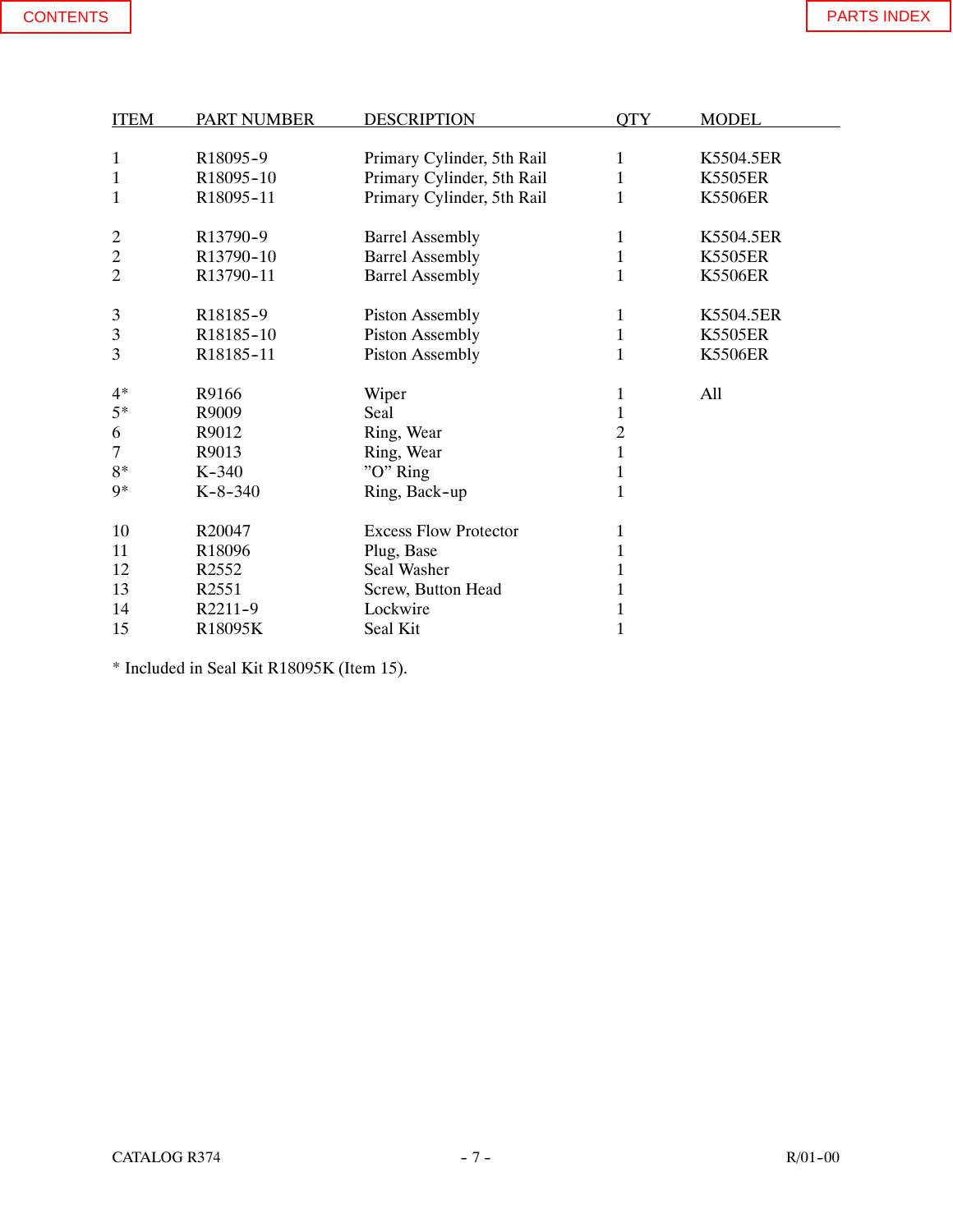## <span id="page-9-0"></span>**SECONDARY CYLINDER ASSEMBLY**

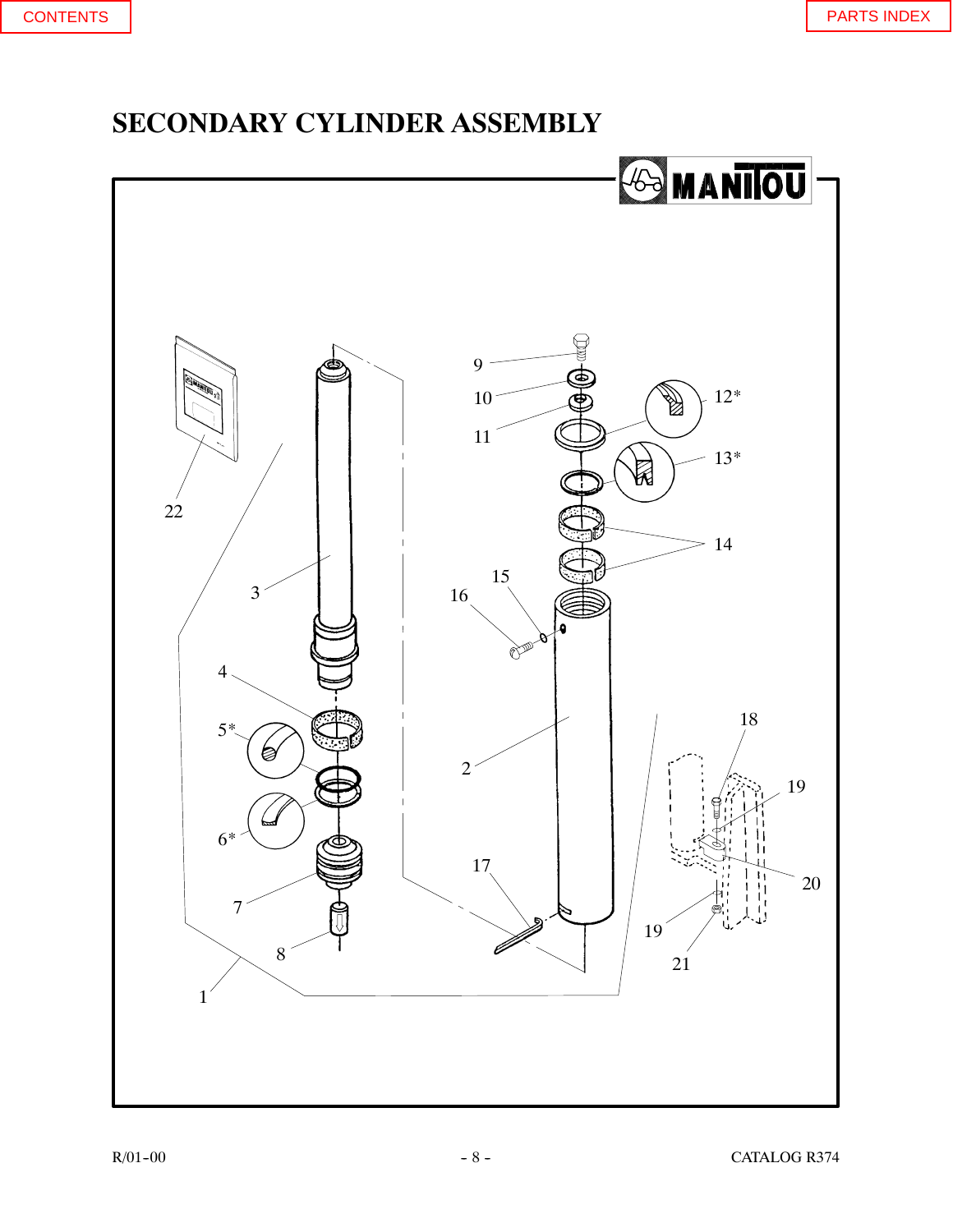| <b>ITEM</b>    | <b>PART NUMBER</b> | <b>DESCRIPTION</b>             | <b>OTY</b>     | <b>MODEL</b>   |
|----------------|--------------------|--------------------------------|----------------|----------------|
|                |                    |                                |                |                |
| $\mathbf{1}$   | R18425-9           | Secondary Cylinder Assembly    | $\overline{2}$ | K5504.5ER      |
| $\mathbf{1}$   | R18425-10          | Secondary Cylinder Assembly    | $\overline{c}$ | <b>K5505ER</b> |
| $\mathbf 1$    | R18425-11          | Secondary Cylinder Assembly    | $\overline{2}$ | <b>K5506ER</b> |
|                |                    |                                |                |                |
| $\overline{c}$ | R18430-9           | <b>Barrel Assembly</b>         | $\mathbf{1}$   | K5504.5ER      |
| $\overline{c}$ | R18430-10          | <b>Barrel Assembly</b>         | $\mathbf{1}$   | <b>K5505ER</b> |
| $\overline{c}$ | R18430-11          | <b>Barrel Assembly</b>         | $\mathbf{1}$   | <b>K5506ER</b> |
| 3              | R18435-9           | <b>Piston Assembly</b>         | $\mathbf{1}$   | K5504.5ER      |
| 3              | R18435-10          | <b>Piston Assembly</b>         | $\mathbf{1}$   | <b>K5505ER</b> |
| 3              | R18435-11          | <b>Piston Assembly</b>         | $\mathbf{1}$   | <b>K5506ER</b> |
| $\overline{4}$ | R5231              | Ring, Wear                     | $\mathbf{1}$   | All            |
| $5*$           | K236               | "O" Ring                       | $\mathbf{1}$   |                |
| $6*$           | K8-236             | Ring, Back-up                  | $\mathbf{1}$   |                |
| 7              | R18434             | Plug, Base                     | $\mathbf{1}$   |                |
| $8\,$          | R18451             | Flow Protector (R.H. Cyl Only) | $\mathbf{1}$   |                |
| 9              | K45741             | Bolt, Hex                      | $\mathbf{1}$   |                |
| 10             | K44742             | Washer, Flat                   | $\mathbf{1}$   |                |
| 11             | R10328             | Shim                           | A/R            |                |
| $12*$          | R5226              | Wiper                          | $\mathbf{1}$   |                |
| $13*$          | R5228              | Seal                           | $\,1$          |                |
| 14             | R5229              | Ring, Wear                     | $\overline{2}$ |                |
| 15             | R2552              | Washer, Seal                   | $\,1$          |                |
| 16             | R2551              | Screw, Button Head             | $\mathbf{1}$   |                |
| 17             | R2211-3            | Lockwire                       | $\mathbf{1}$   |                |
| 18             | K20520             | Bolt, Hex                      | $\,1$          |                |
| 19             | K34806             | Washer, Lock                   | $\overline{c}$ |                |
| 20             | R13786             | Block, Anti-rotation           | $\mathbf{1}$   |                |
| 21             | K33797             | Nut, Hex                       | $\mathbf{1}$   |                |
| 22             | R18425K            | Seal Kit                       | $\mathbf{1}$   |                |

\* Item included in Seal Kit R18425K (Item 22).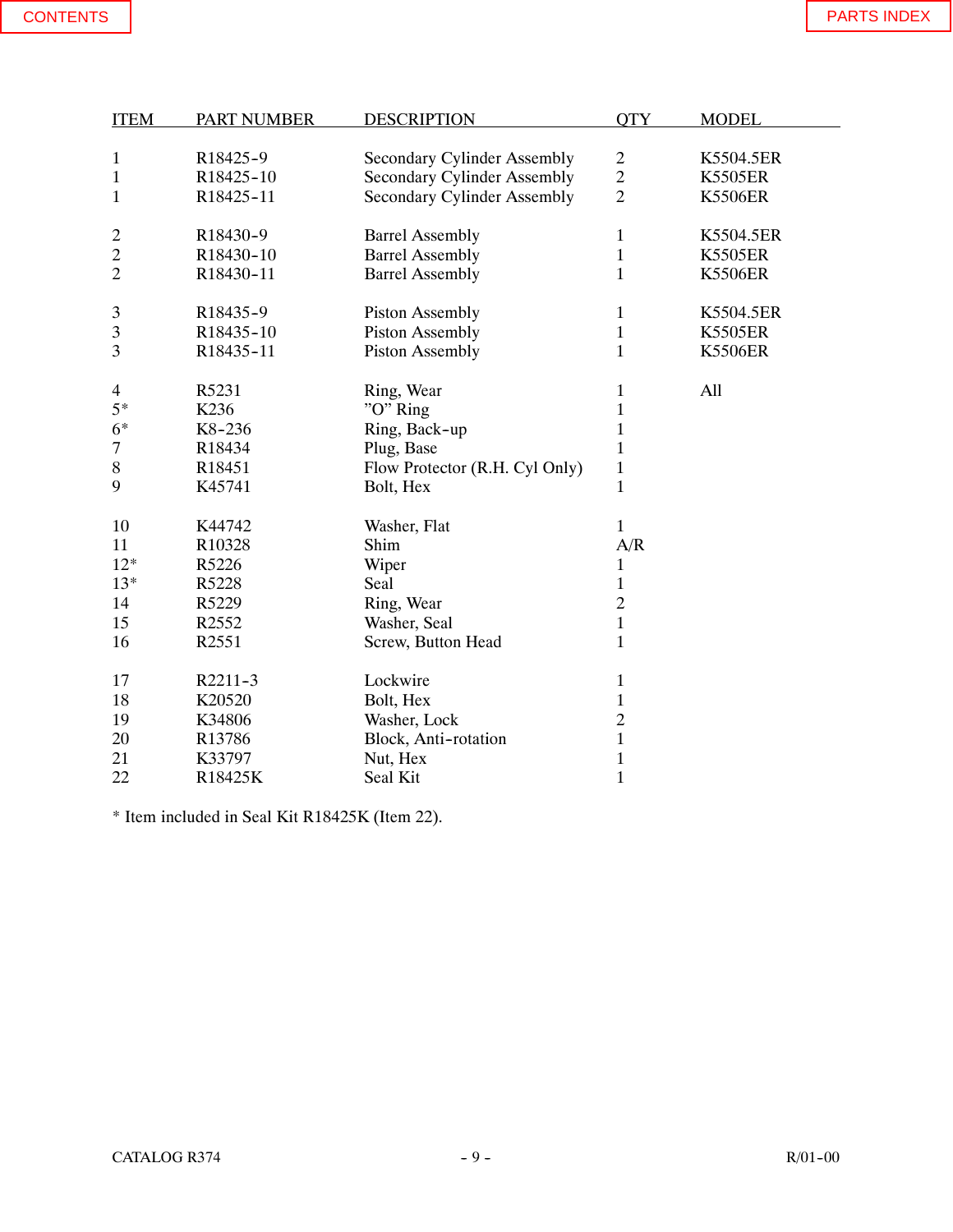# <span id="page-11-0"></span>**CHAIN SYSTEM ASSEMBLY**

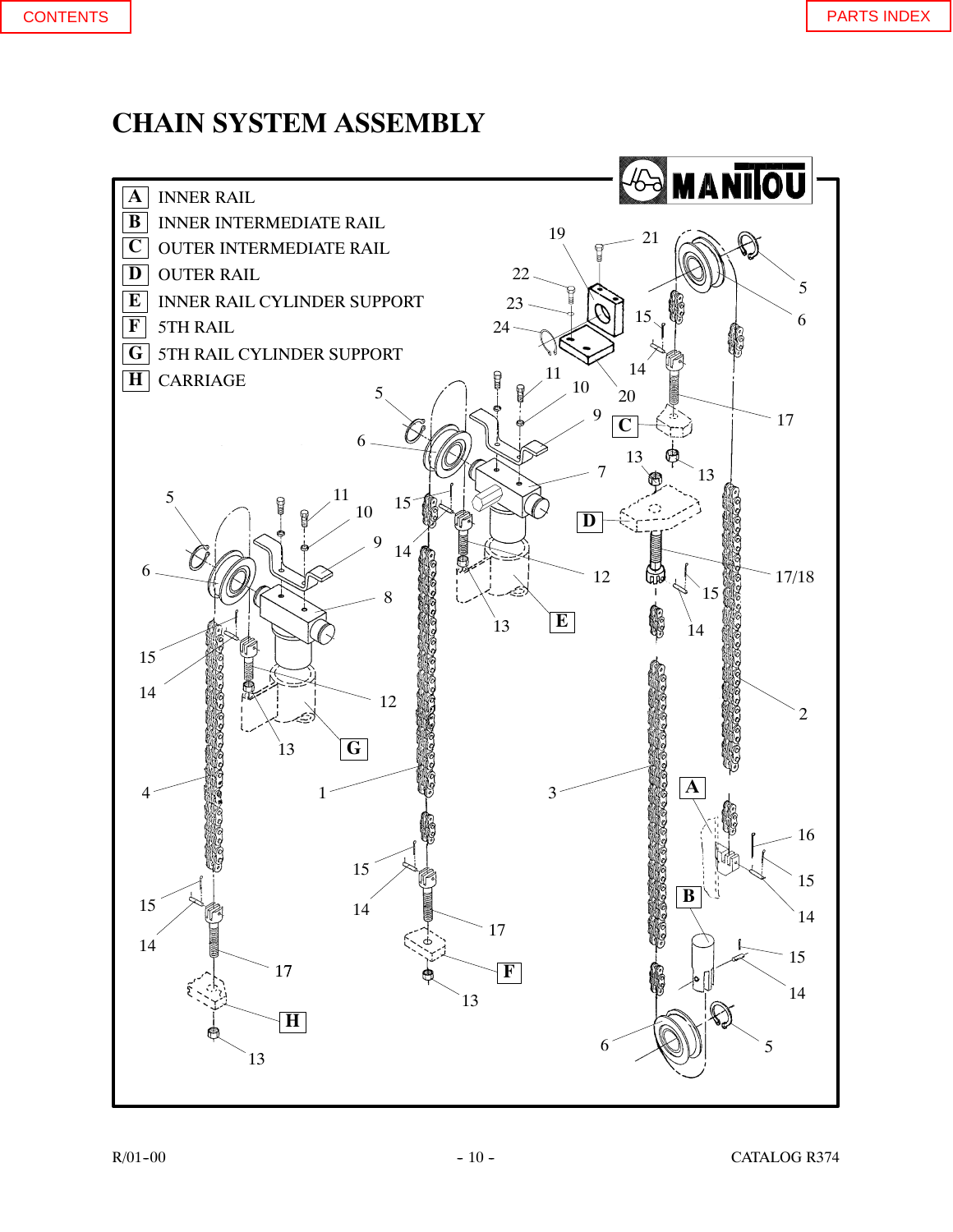| <b>ITEM</b>    | <b>PART NUMBER</b> | <b>DESCRIPTION</b>                    | <b>QTY</b>               | <b>MODEL</b>       |
|----------------|--------------------|---------------------------------------|--------------------------|--------------------|
| $\mathbf{1}$   | R9481-9            | Primary Chain                         | $\overline{2}$           | K5504.5ER          |
| $\mathbf{1}$   | R9481-11           | Primary Chain                         | $\overline{c}$           | <b>K5505ER</b>     |
| $\mathbf{1}$   | R9481-12           | Primary Chain                         | $\overline{2}$           | <b>K5506ER</b>     |
|                |                    |                                       |                          |                    |
| $\overline{c}$ | R9481-22           | Secondary Chain, (Upper)              | $\overline{c}$           | K5504.5ER          |
| $\mathbf{2}$   | R9481-24           | Secondary Chain, (Upper)              | $\overline{c}$           | <b>K5505ER</b>     |
| $\overline{2}$ | R9481-24           | Secondary Chain, (Upper)              | $\overline{2}$           | <b>K5506ER</b>     |
| 3              | R9481-25           | Tertiary Chain, (Lower)               | $\overline{c}$           | K5504.5ER          |
| 3              | R9481-26           | Tertiary Chain, (Lower)               | $\overline{c}$           | <b>K5505ER</b>     |
| 3              | R9481-26           | Tertiary Chain, (Lower)               | $\overline{2}$           | <b>K5506ER</b>     |
|                |                    |                                       |                          |                    |
| 4              | R9481-9            | 5th Rail Chain                        | $\overline{2}$           | K5504.5ER          |
| 4              | R9481-11           | 5th Rail Chain                        | $\overline{c}$           | <b>K5505ER</b>     |
| 4              | R9481-11           | 5th Rail Chain                        | $\overline{2}$           | <b>K5506ER</b>     |
| 5              | K97541             | Snap Ring                             | $8\,$                    | All                |
| 6              | R186               | Sheave, Chain                         | $8\,$                    |                    |
| 7              | R18465             | Crosshead, 4th Rail                   | $\mathbf{1}$             |                    |
| $8\,$          | R18320             | Crosshead, 5th Rail                   | $\mathbf{1}$             |                    |
| 9              | R13718             | Chain Guide                           | $\overline{c}$           |                    |
| 10             | K34807             | Washer, Lock                          | $\overline{4}$           |                    |
|                |                    |                                       |                          |                    |
| 11             | K304722            | Bolt, Hex                             | $\overline{4}$           |                    |
| 12             | R9483              | Chain Anchor (4 1/4" long)            | 4                        |                    |
| 13             | R32                | Nut, Stop                             | 12                       |                    |
| 14             | R189-3             | Chain Pin                             | 16                       |                    |
| 15             | K72016             | Cotter Pin $(3/4")$                   | 26                       |                    |
| 16             | K72106             | Cotter Pin $(2)$                      | $\overline{2}$           |                    |
| 17             | R9484-4            | Chain Anchor (6 1/8" long)            | 8                        | All except K5506ER |
| 17             | R9484-4            | Chain Anchor (6 1/8" long)            | $\boldsymbol{6}$         | K5506ER only       |
| 18             | R9484-3            | Chain Anchor $(5 \frac{1}{8}$ " long) | $\overline{c}$           | K5506ER only       |
| $19*$          | R18673             | Support, Shaft                        | $\overline{c}$           |                    |
| $20*$          | R18664             | Support, Chain Sheave                 | $\overline{2}$           |                    |
| $21*$          | K20708             | Bolt, Hex                             | 4                        |                    |
| $22*$          | K302264            | Bolt, Hex                             | 4                        |                    |
| $23*$          | K34807             | Washer, Lock                          | $\overline{\mathcal{L}}$ |                    |
| $24*$          | R13453-17          | Ring, Snap                            | $\overline{c}$           |                    |
|                |                    |                                       |                          |                    |

\* For use on Masts Serial Numbers: 550064 thru 550075, 550062 and Below.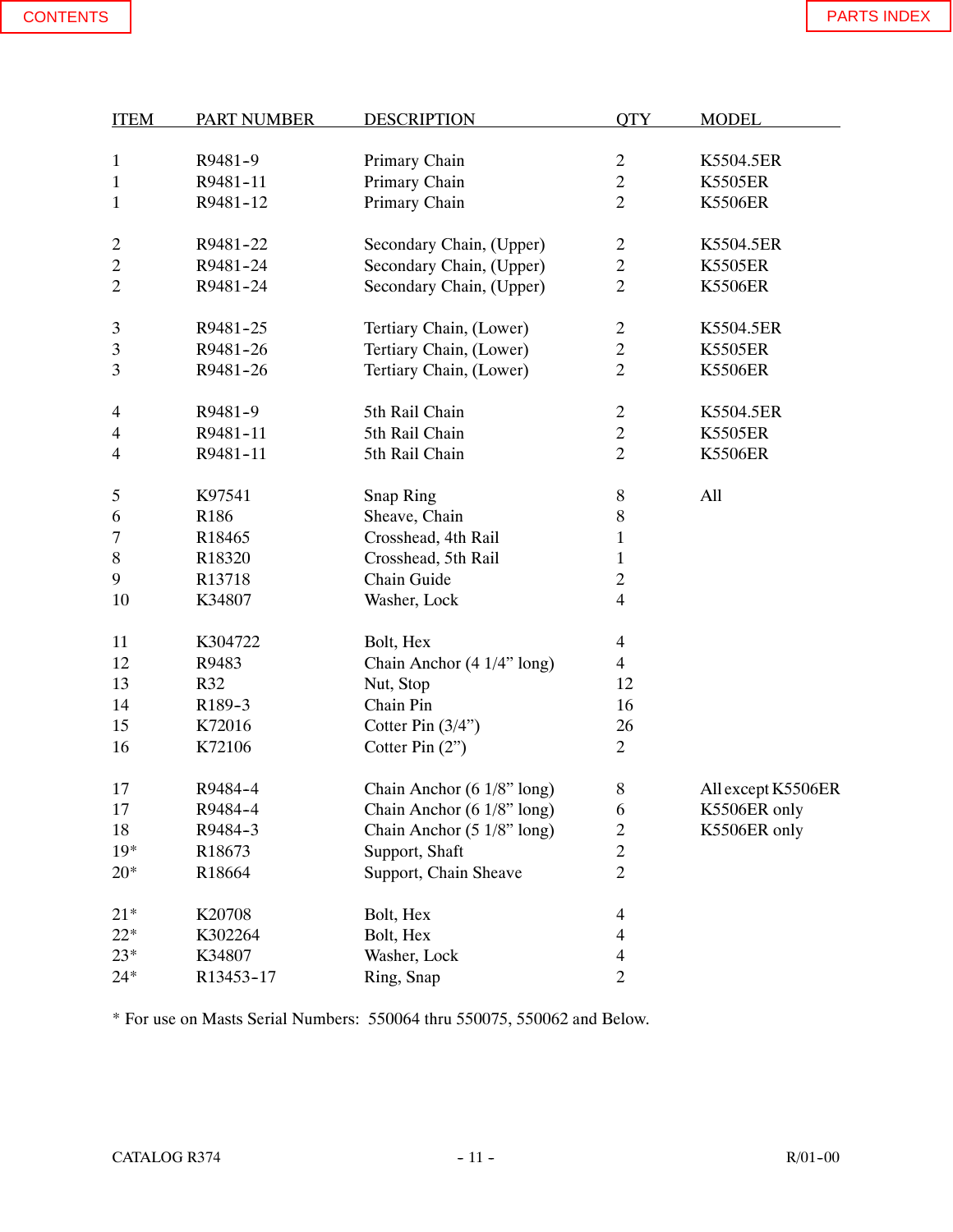<span id="page-13-0"></span>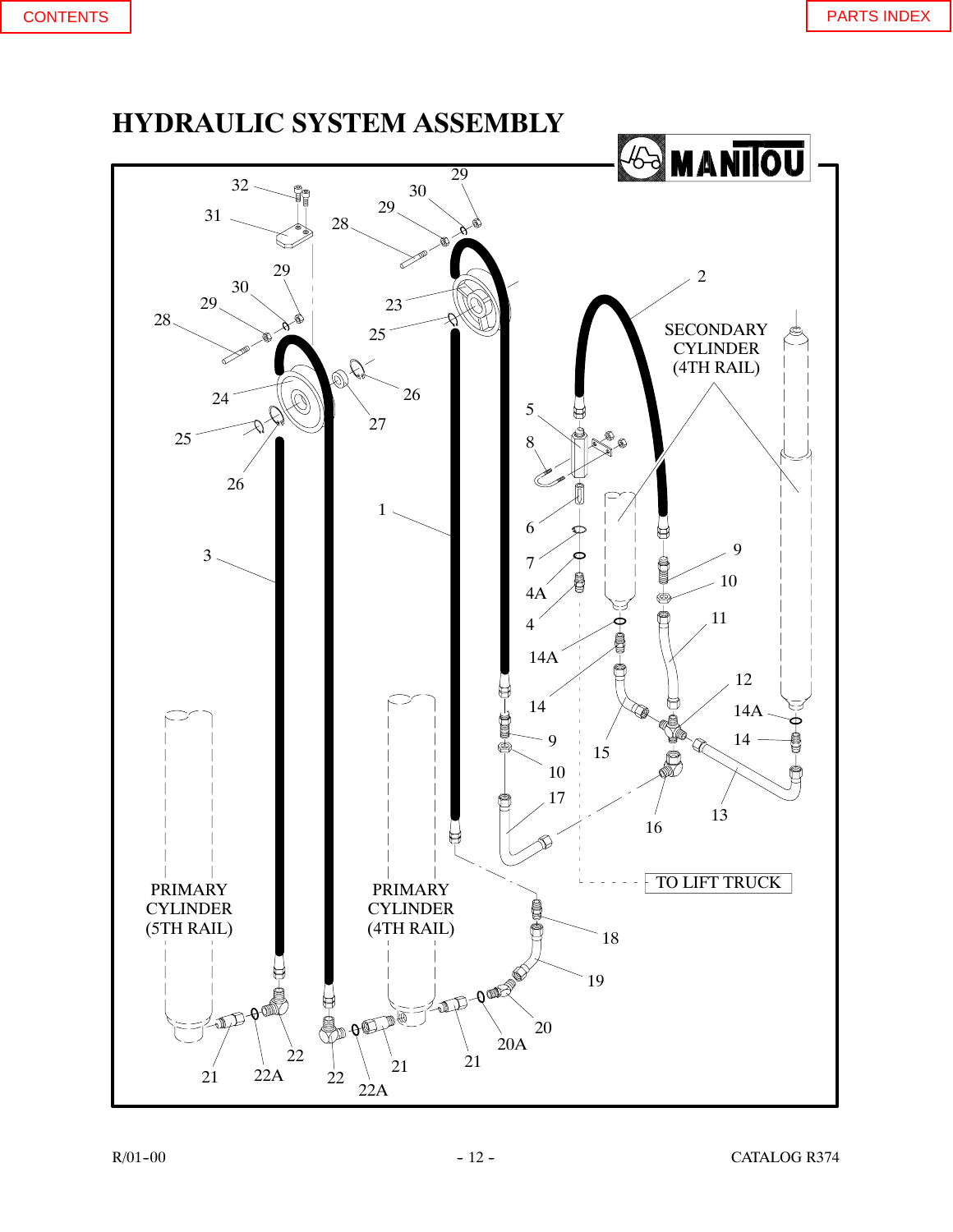| <b>ITEM</b>    | <b>PART NUMBER</b> | <b>DESCRIPTION</b>             | <b>QTY</b>               | <b>MODEL</b>   |
|----------------|--------------------|--------------------------------|--------------------------|----------------|
|                |                    |                                |                          |                |
| 1              | B760-1628          | Primary Hose Assembly          | $\mathbf{1}$             | K5504.5ER      |
| 1              | B760-1424          | <b>Primary Hose Assembly</b>   | $\mathbf 1$              | <b>K5505ER</b> |
| 1              | B760-1646          | Primary Hose Assembly          | $\mathbf{1}$             | <b>K5506ER</b> |
|                |                    |                                |                          |                |
|                | B760-1629          |                                | $\mathbf{1}$             | K5504.5ER      |
| 2              |                    | <b>Secondary Hose Assembly</b> |                          |                |
| $\overline{c}$ | B760-1432          | <b>Secondary Hose Assembly</b> | $\mathbf{1}$             | <b>K5505ER</b> |
| $\overline{c}$ | B760-1634          | <b>Secondary Hose Assembly</b> | $\mathbf{1}$             | <b>K5506ER</b> |
|                |                    |                                |                          |                |
| 3              | B760-1627          | <b>Carrier Hose Assembly</b>   | $\mathbf{1}$             | K5504.5ER      |
| 3              | B760-1423          | <b>Carrier Hose Assembly</b>   | $\mathbf{1}$             | <b>K5505ER</b> |
| 3              | B760-1645          | <b>Carrier Hose Assembly</b>   | $\mathbf{1}$             | <b>K5506ER</b> |
|                |                    |                                |                          |                |
| $\overline{4}$ | K62-12             | Connector, w/ O-Ring           | $\mathbf{1}$             | All            |
| 4A             | K912               | $O$ -ring                      |                          |                |
| 5              | R13714             | Regulator, Body                | $\mathbf{1}$             |                |
| 6              | R18452             | Regulator, Flow                | $\mathbf{1}$             |                |
| 7              | K97615             | Ring, Snap                     | $\mathbf{1}$             |                |
| 8              | R17261             | U-bolt w/ Hardware             | $\mathbf{1}$             |                |
| 9              | K104-10            | Union, Bulkhead                | $\mathbf{2}$             |                |
| 10             | $K52-10$           | Nut, Lock                      | $\overline{2}$           |                |
|                |                    |                                |                          |                |
| 11             | R18475             | <b>Tube Assembly</b>           | $\mathbf{1}$             |                |
| 12             | R5002-10           | Fitting, Cross Tee             | $\mathbf{1}$             |                |
| 13             | R18675             | <b>Tube Assembly</b>           | $\mathbf{1}$             |                |
| 14             | $K62-10$           | Connector, w/ O-Ring           | $\overline{2}$           |                |
| 14A            | K910               |                                |                          |                |
|                |                    | $O$ -ring                      |                          |                |
| 15             | R18485             | <b>Tube Assembly</b>           | $\mathbf{1}$             |                |
| 16             | $K71 - 10$         | $90^0$ Elbow                   | $\mathbf{1}$             |                |
| 17             | R18645             | Tube Assembly                  | $\,1$                    |                |
| 18             | $K4-10$            | Adapter                        | $\mathbf{1}$             |                |
|                |                    |                                |                          |                |
| 19             | R13720             | Tube Assembly                  | $\mathbf{1}$             |                |
| 20             | $K65 - 10$         | $45^0$ Elbow, w/ O-Ring        | $\mathbf{1}$             |                |
| 20A            | K910               | $O-Ring$                       | $\mathbf{1}$             |                |
| 21             | R13776             | Fitting, Port                  | $\,1$                    |                |
| 22             | K66-10             | Fitting, w/ O-Ring             | $\overline{c}$           |                |
| 22A            | K910               | $O-Ring$                       |                          |                |
| 23             | R18672             | Hose Sheave, Plastic           | 1                        |                |
| 24             | R12367             | Hose Sheave, Steel             | $\mathbf{1}$             |                |
|                |                    |                                |                          |                |
| 25             | R7333              | Snap Ring, External            | $\overline{c}$           |                |
| 26             | R7332              | Snap Ring, Internal            | $\overline{c}$           |                |
| 27             | R2362              | Bearing                        | $\mathbf{1}$             |                |
| 28             | R13713             | Stud                           | $\overline{4}$           |                |
| 29             | K33799             | Nut, Hex                       | $8\,$                    |                |
| 30             | K34807             | Washer, Lock                   | $\overline{\mathcal{L}}$ |                |
| 31             | R23167             | Bar, Hose Guard                | $\mathbf{1}$             |                |
|                |                    |                                | $\overline{2}$           |                |
| 32             | K302208            | Screw, Soc. Hd.                |                          |                |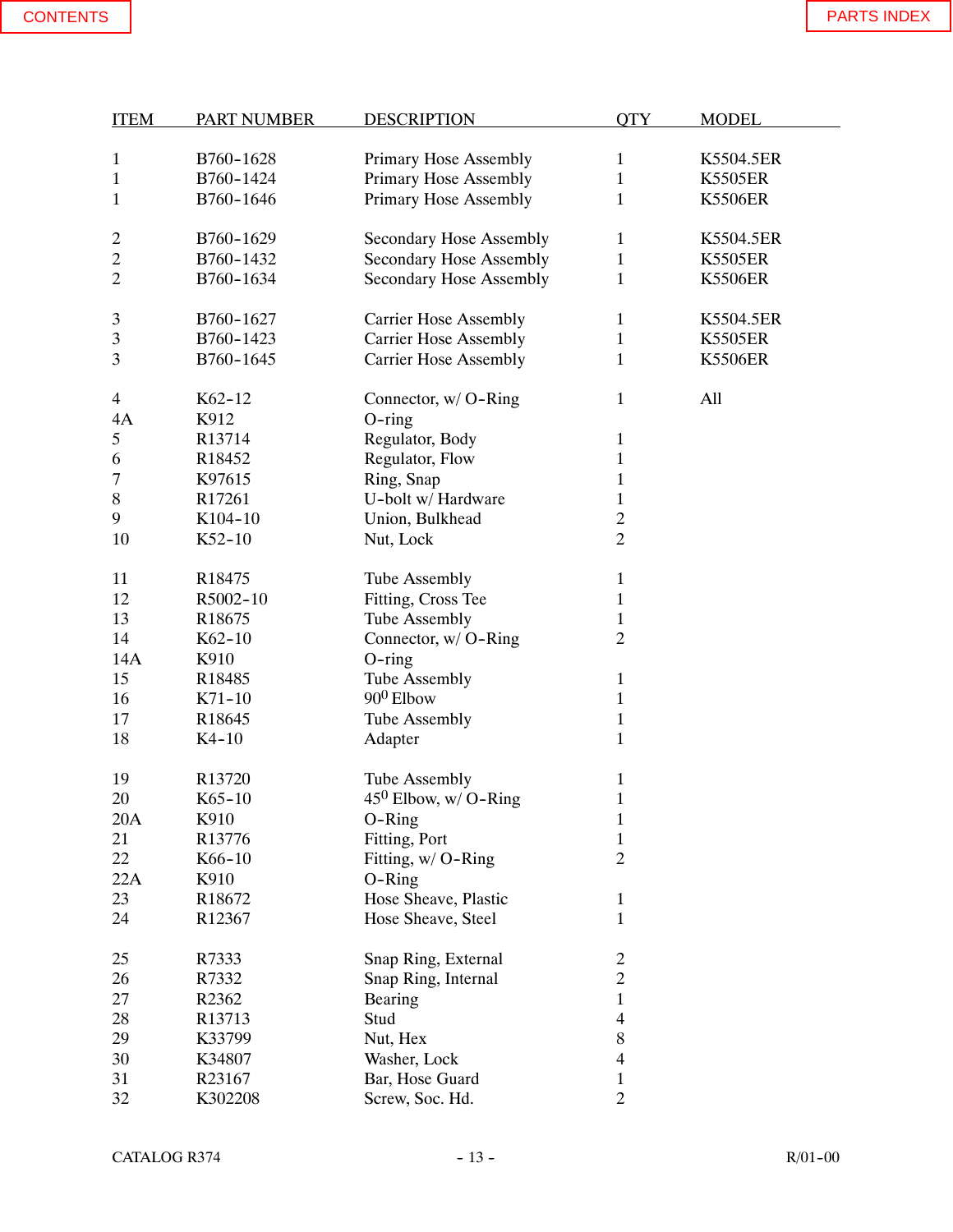<span id="page-15-0"></span>**CARRIAGE ASSEMBLY**

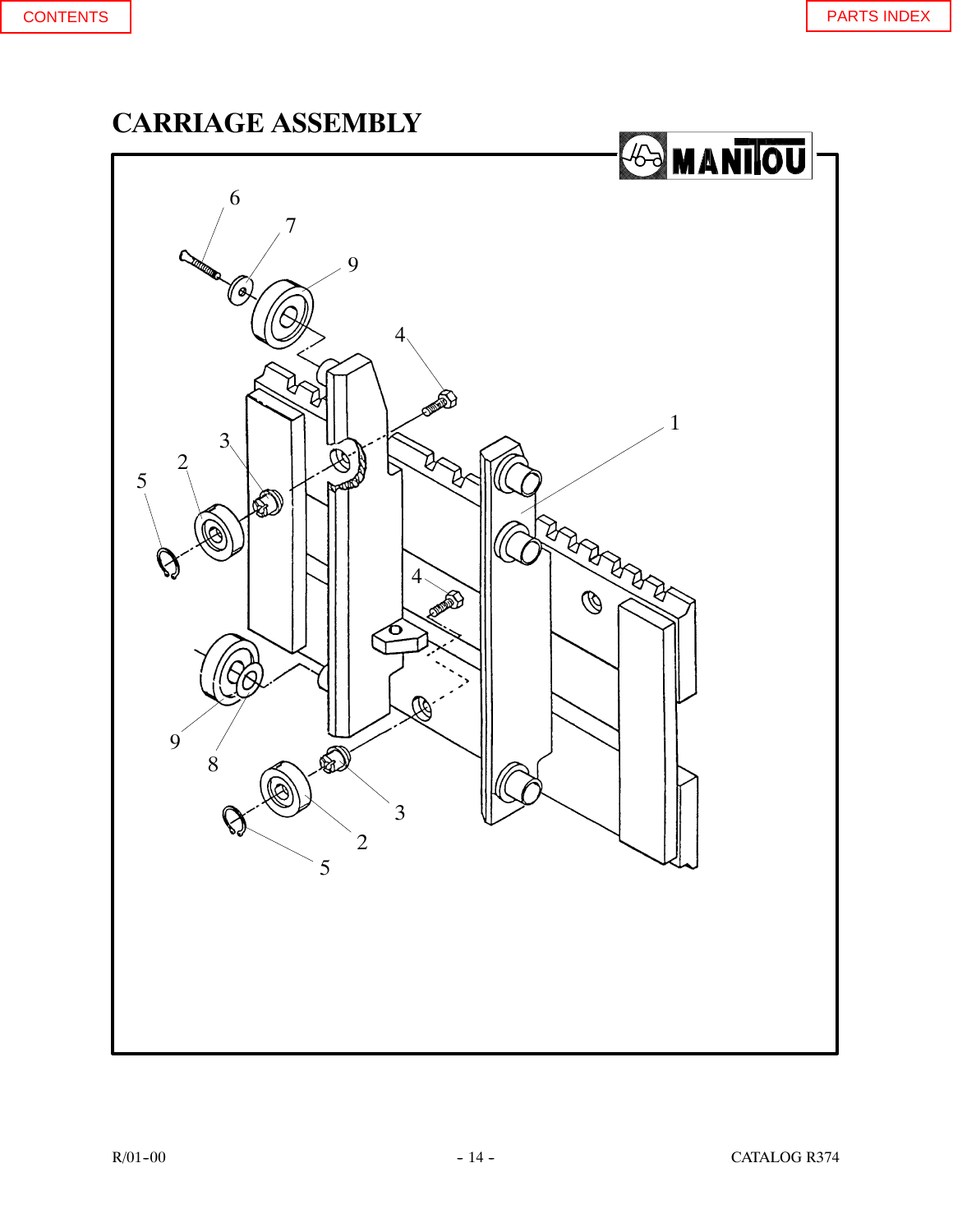| <b>ITEM</b>    | <b>PART NUMBER</b>    | <b>DESCRIPTION</b>          | OTY | <b>MODEL</b>      |
|----------------|-----------------------|-----------------------------|-----|-------------------|
|                |                       |                             |     |                   |
| $\mathbf 1$    | R <sub>25370</sub>    | Carriage Weldment, 42" wide | 1   | K <sub>5562</sub> |
| 1              | R <sub>12955</sub> -1 | Carriage Weldment, 37" wide |     | K5580             |
| $\mathbf 1$    | R <sub>12955</sub> -2 | Carriage Weldment, 42" wide |     | K5581             |
| $\mathbf 1$    | R <sub>18245</sub> -2 | Carriage Weldment, 42" wide | 1   | K5585             |
| 1              | R22490                | Carriage Weldment, 37" wide | 1   | K5595             |
|                |                       |                             |     |                   |
| $\overline{2}$ | R <sub>1</sub>        | Roller                      | 4   | All               |
| 3              | R3561                 | Shaft, Eccentric            | 4   |                   |
| 4              | R <sub>3564</sub>     | Bolt, Lock                  | 4   |                   |
| 5              | K97535                | Ring, Snap                  | 4   |                   |
| 6              | R <sub>1811</sub>     | Screw, Socket Head          | 2   |                   |
| 7              | R13452                | Washer                      | 2   |                   |
| <b>8A</b>      | R <sub>22</sub>       | Shim, .015"                 | A/R |                   |
| 8B             | R426                  | Shim, .060"                 | A/R |                   |
| 9              | R <sub>2</sub>        | Roller                      | 6/8 |                   |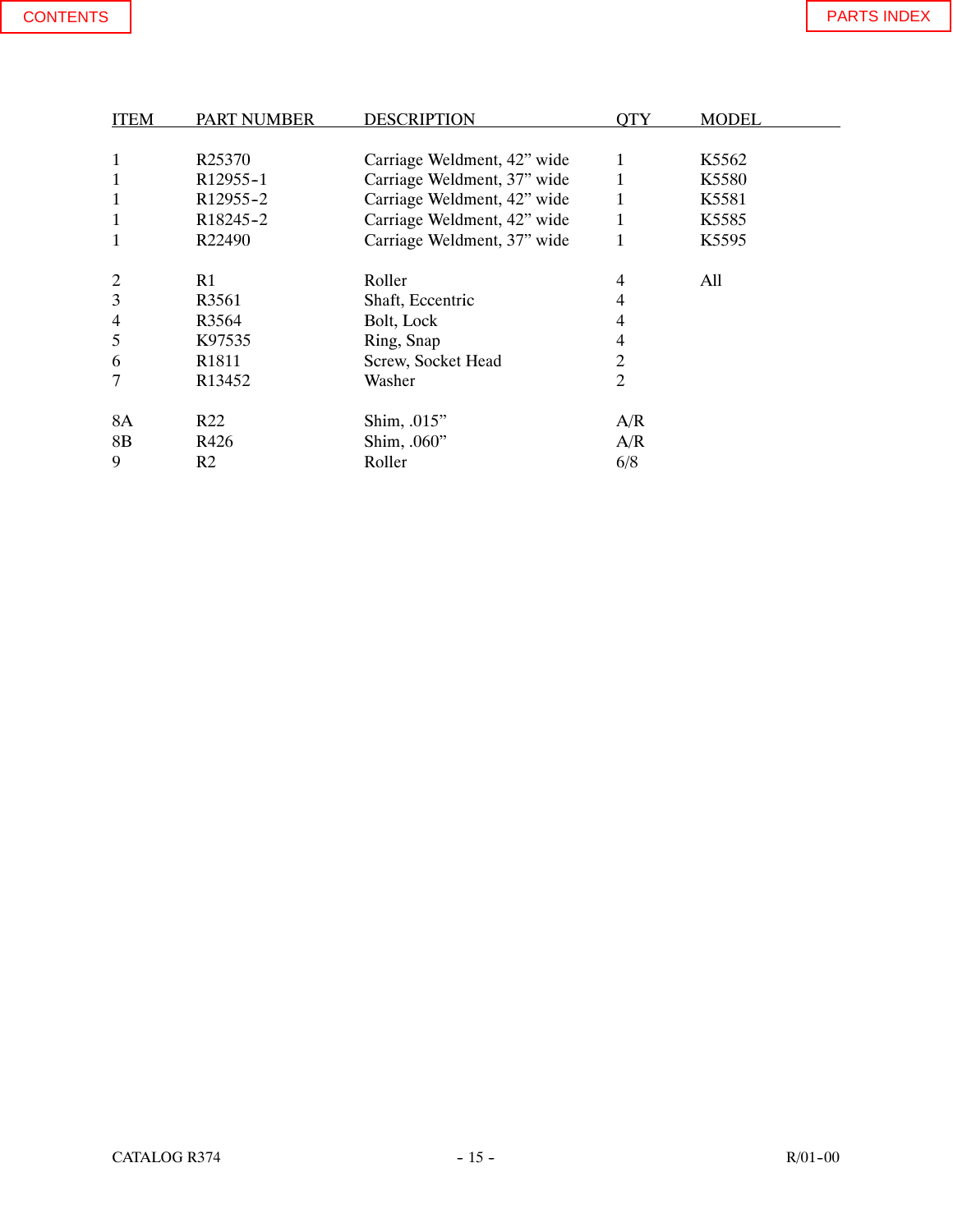## <span id="page-17-0"></span>**DECALS**



2 426642 Decal, "Pinch Point" (Small) A/R 3 426643 Decal, "Pinch Point" (Large) A/R